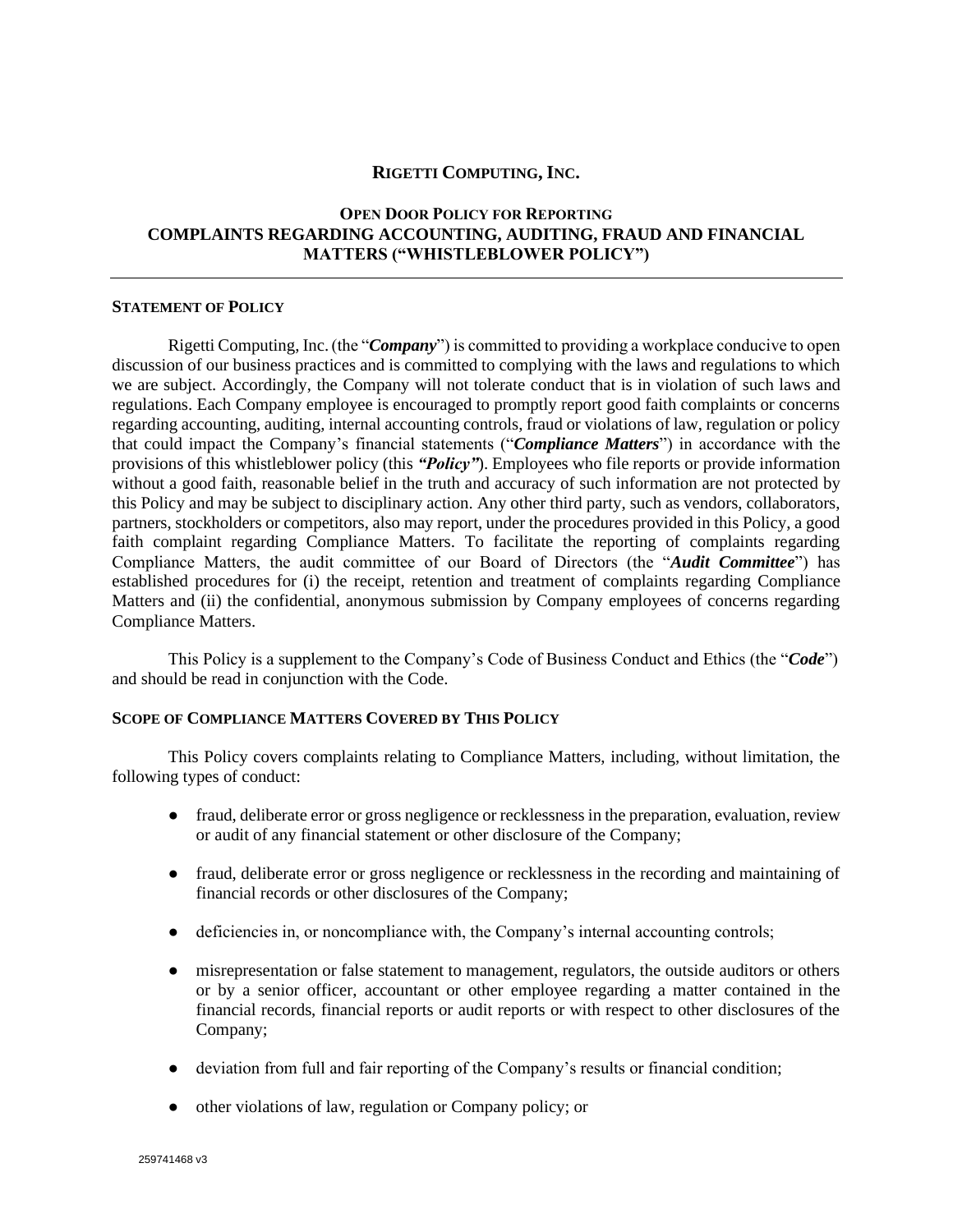• such other matters as may be referred by the Audit Committee to the Company's Compliance Officer.

### **POLICY OF NON-RETALIATION**

It is the Company's policy to comply with all applicable laws that protect our employees against unlawful discrimination or retaliation by us or our agents as a result of their lawfully reporting information regarding, or their participation in, investigations involving Compliance Matters.

The Company's employees may not be discharged, demoted, or otherwise discriminated against as a reprisal for disclosing to a person or body described in this Policy information that the employee reasonably believes is evidence of gross mismanagement of a Federal contract or grant, a gross waste of Federal funds, an abuse of authority relating to a Federal contract or grant, a substantial and specific danger to public health or safety, or a violation of law, rule, or regulation related to a Federal contract (including the competition for or negotiation of a contract) or grant.

If any believes he or she has been subjected to any harassment, threat, demotion, discharge, discrimination or retaliation by the Company or its agents for reporting complaints regarding Compliance Matters in accordance with this Policy, he or she may file a complaint with the Compliance Officer, chairperson of the Audit Committee or the Company's human resources department. If it is determined that an employee has experienced any improper employment action in violation of this Policy, we endeavor to promptly take appropriate corrective action.

#### **COMPLIANCE OFFICER**

The Compliance Officer is responsible for administering this Policy. Consistent with our Code of Business Conduct and Ethics, we have designated our General Counsel, or if no individual currently holds such position, then our Chief Financial Officer, to the position of Compliance Officer to oversee this Policy. The Compliance Officer may be reached at legal@rigetti.com. The Compliance Officer is responsible for receiving, reviewing and investigating complaints under this Policy (under the direction and oversight of the Audit Committee). If an employee has a complaint regarding a Compliance Matter, he or she should report such matter to the Compliance Officer. If the suspected violation involves the Compliance Officer, the employee should instead report the suspected violation to the chairperson of the Audit Committee or, if applicable, the Lead Independent Director or to another member of the Audit Committee.

#### **ANONYMOUS REPORTING OF COMPLAINTS**

We have also established a procedure under which complaints regarding Compliance Matters may be reported anonymously. Employees may anonymously report these concerns to either (i) our Compliance Hotline at 800-923-7059 (toll free) [or via secure web form](https://www.whistleblowerservices.com/RGTI) or (ii) by delivering the complaint via regular mail to the c/o Rigetti Computing, Inc., 775 Heinz Avenue, Berkeley, CA 94710, Attn: Compliance Officer. Employees should make every effort to report their concerns using one or more of the methods specified above. The complaint procedure is specifically designed so that employees have a mechanism that allows the employee to bypass a supervisor he or she believes is engaged in prohibited conduct under this Policy. Anonymous reports should be factual, instead of speculative or conclusory, and should contain as much specific information as possible to allow the Compliance Officer and other persons investigating the report to adequately assess the nature, extent and urgency of the investigation.

Procedures for submitting fraud, waste, abuse, and whistleblower complaints are generally accessible on agency Office of Inspector General (OIG) [websites.](https://oig.hhs.gov/) Complaints related to Department of Defense (DOD) contracts can be filed online via the [DOD IG Hotline website.](https://www.dodig.mil/Components/Administrative-Investigations/DoD-Hotline/) Complaints related to the